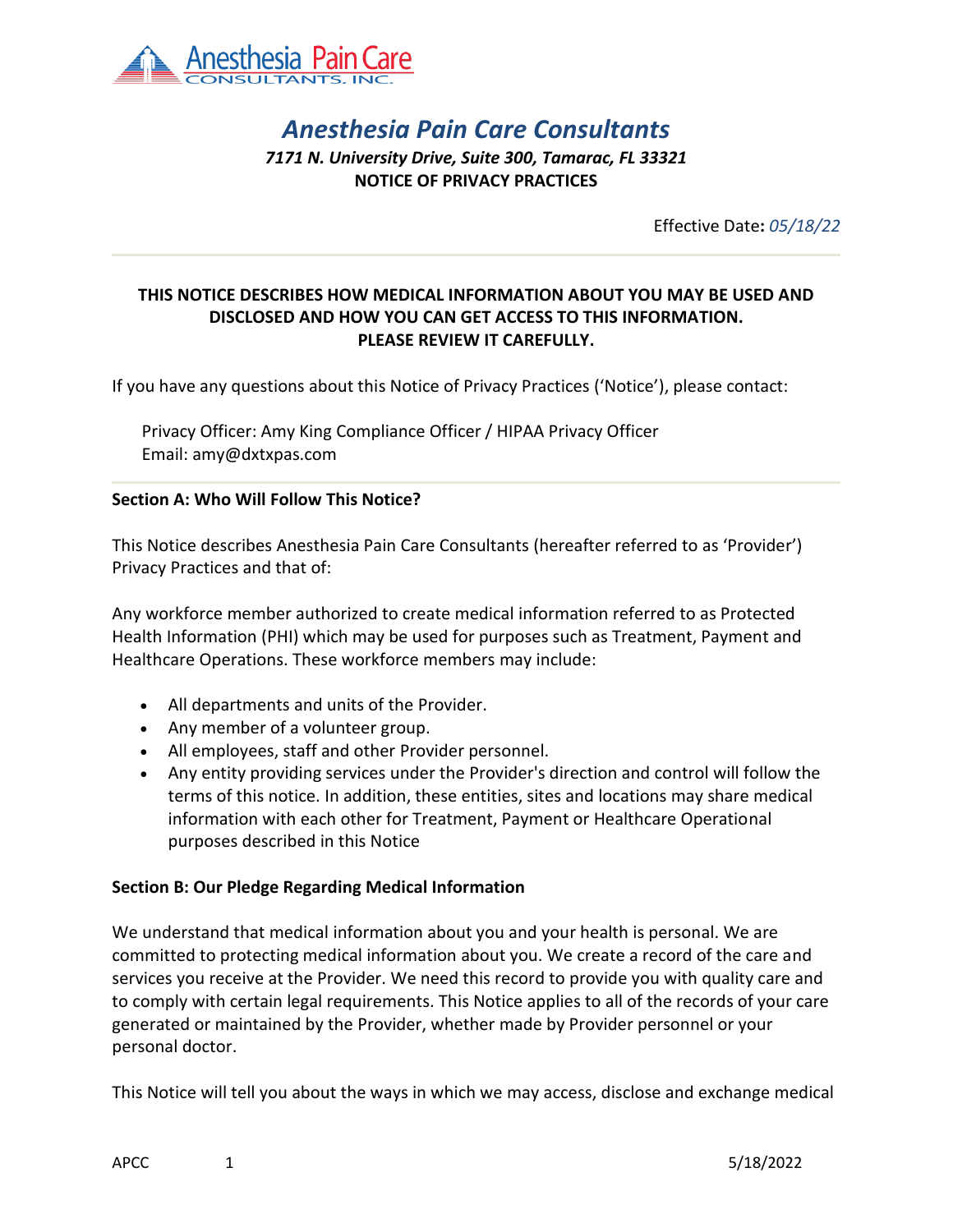

information about you. We also describe your rights and certain obligations we have regarding the use and disclosure of medical information.

We are required by law to:

- Make sure that medical information that identifies you is kept private;
- Make easily available to you this Notice of our legal duties and privacy practices with respect to medical information about you; and
- Follow the terms of the Notice that is currently in effect.

#### **Section C: How We May Use and Disclose Medical Information About You**

The following categories describe different ways that we use and disclose medical information. For each category of uses or disclosures we will explain what we mean and try to give some examples. Not every use or disclosure in a category will be listed. However, all of the ways we are permitted to use and disclose information will fall within one of the categories.

- **Treatment.** We may use medical information about you to provide you with medical treatment or services. We may disclose medical information about you to doctors, nurses, technicians, health care students, or other Provider personnel who are involved in taking care of you at the Provider. For example, a doctor treating you for a broken leg may need to know if you have diabetes because diabetes may slow the healing process. In addition, the doctor may need to tell the dietitian if you have diabetes so that we can arrange for appropriate meals. Different departments of the Provider also may share medical information about you in order to coordinate the different things you need, such as prescriptions, lab work and x-rays. We also may disclose medical information about you to people outside the Provider who may be involved in your medical care after you leave the Provider, such as family members, clergy or others we use to provide services that are part of your care.
- **Payment.** We may use and disclose medical information about you so that the treatment and services you receive at the Provider may be billed to and payment may be collected from you, an insurance company or a third party. For example, we may need to give your health plan information about surgery you received at the Provider so your health plan will pay us or reimburse you for the surgery. We may also tell your health plan about a treatment you are going to receive to obtain prior approval or to determine whether your plan will cover the treatment.
- **Healthcare Operations.** We may use and disclose medical information about you for Provider operations. These uses and disclosures are necessary to run the Provider and make sure that all of our patients receive quality care. For example, we may use medical information to review our treatment and services and to evaluate the performance of our staff in caring for you. We may also combine medical information about many Provider patients to decide what additional services the Provider should offer, what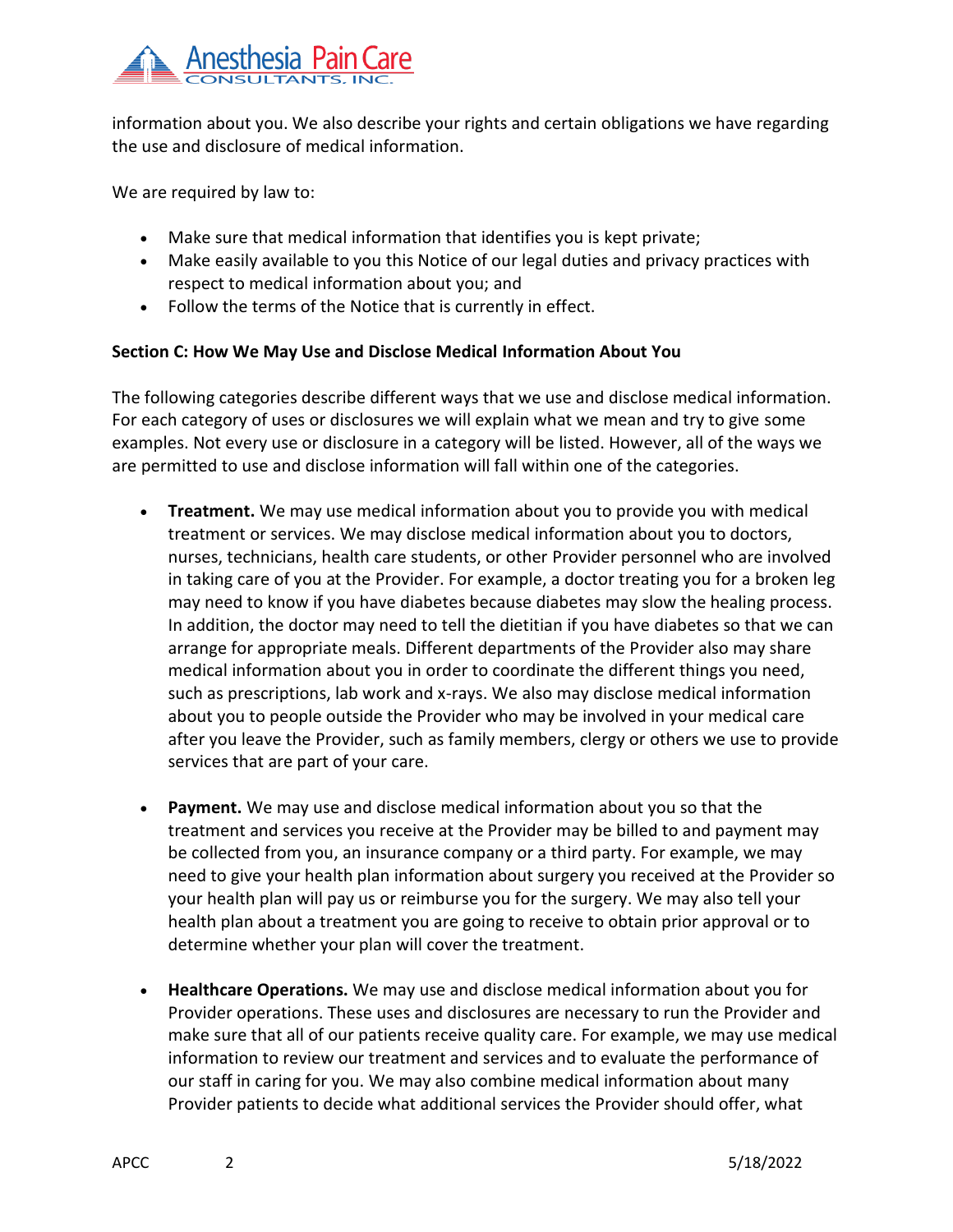

services are not needed, and whether certain new treatments are effective. We may also disclose information to doctors, nurses, technicians, health care students, and other Provider personnel for review and learning purposes. We may also combine the medical information we have with medical information from other Providers to compare how we are doing and see where we can make improvements in the care and services we offer. We may remove information that identifies you from this set of medical information so others may use it to study health care and health care delivery without learning a patient's identity.

- **Appointment Reminders.** We may use and disclose medical information to contact you as a reminder that you have an appointment for treatment or medical care at the Provider.
- **Treatment Alternatives.** We may use and disclose medical information to tell you about or recommend possible treatment options or alternatives that may be of interest to you.
- **Health & Related Benefits and Services.** We may use and disclose medical information to tell you about health & related benefits or services that may be of interest to you.
- **Emergencies.** We may use or disclose your medical information if you need emergency treatment or if we are required by law to treat you but are unable to obtain your consent. If this happens, we will try to obtain your consent as soon as we reasonably can after we treat you.
- **Communication Barriers.** We may use and disclose your health information if we are unable to obtain your consent because of substantial communication barriers, and we believe you would want us to treat you if we could communicate with you.
- **Facility Directory.** We may include certain limited information about you in the Facility Directory while you are a patient of the Provider. This information may include your name, location in the Provider, your general condition (e.g., fair, stable, etc.) and your religious affiliation. The Provider Directory information, except for your religious affiliation, may also be released to people who ask for you by name. Your religious affiliation may be given to a member of the clergy, such as a priest or rabbi, even if they do not ask for you by name. This is so your family, friends and clergy can visit you in the Provider and generally know how you are doing.
- **Individuals Involved in Your Care or Payment for Your Care.** We may release medical information about you to a friend or family member who is involved in your medical care and we may also give information to someone who helps pay for your care, unless you object and ask us not to provide this information to specific individuals, in writing. In addition, we may disclose medical information about you to an entity assisting in a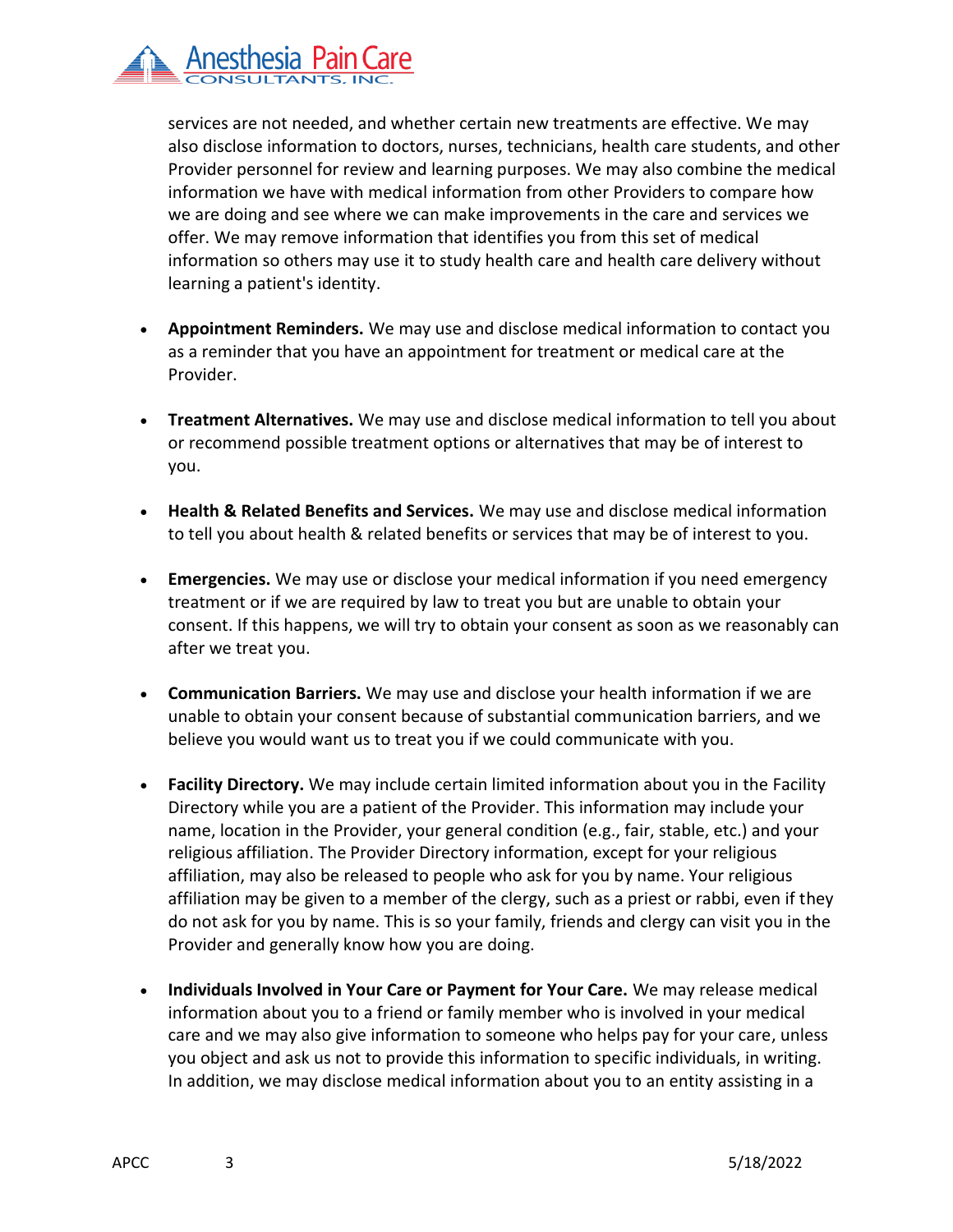

disaster relief effort so that your family can be notified about your condition, status and location.

- **Research.** Under certain circumstances, we may use and disclose medical information about you for research purposes. For example, a research project may involve comparing the health and recovery of all patients who received one medication to those who received another, for the same condition. All research projects, however, are subject to a special approval process. This process evaluates a proposed research project and its use of medical information, trying to balance the research needs with patients' need for privacy of their medical information. Before we use or disclose medical information for research, the project will have been approved through this research approval process, but we may, however, disclose medical information about you to people preparing to conduct a research project, for example, to help them look for patients with specific medical needs, so long as the medical information they review does not leave the Provider. We will almost always generally ask for your specific permission if the researcher will have access to your name, address or other information that reveals who you are, or will be involved in your care at the Provider.
- **As Required by Law.** We will disclose medical information about you when required to do so by federal, state or local law.
- **To Avert a Serious Threat to Health or Safety.** We may use and disclose medical information about you when necessary to prevent a serious threat to your health and safety or the health and safety of the public or another person. Any disclosure, however, would only be to someone able to help prevent the threat.
- **E-mail Use.** E-mail will only be used for communications with you following this organization's current policies and practices and with your permission. The use of secured, encrypted e-mail is encouraged.
- **Notice of Privacy Practices (NPP) Distribution.** The Privacy Rule requires a covered entity that maintains a web site providing information about the covered entity's services or benefits to prominently post its NPP on its web site.

When we first delivery health care service to an individual electronically, such as through e-mail, or over the Internet, we may send an electronic NPP automatically and contemporaneously in response to the individual's request for service.

We may e-mail an NPP to an individual if the individual agrees to receive an electronic NPP (although the individual always retains the right to receive a paper copy of the NPP upon request).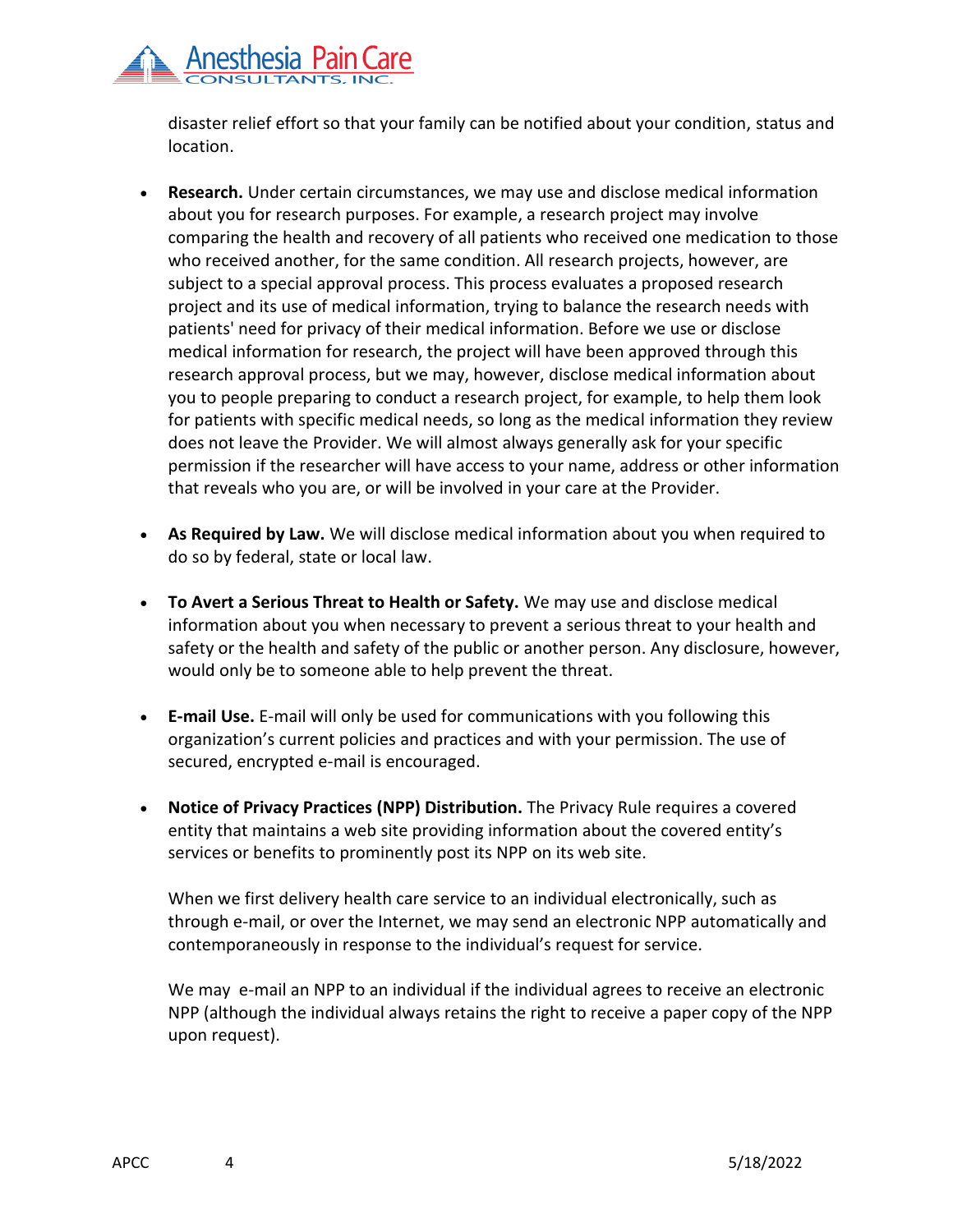

We will make the latest notice (i.e., the one that reflects any changes in privacy policies) available at our office or facility for individuals to request to take with them, and post it in a clear and prominent location at the facility.

#### **Section D: Special Situations**

- **Organ and Tissue Donation.** If you are an organ donor, we may release medical information to organizations that handle organ procurement or organ, eye or tissue transplantation or to an organ donation bank, as necessary to facilitate organ or tissue donation and transplantation.
- **Military and Veterans.** If you are a member of the armed forces, we may release medical information about you as required by military command authorities. We may also release medical information about foreign military personnel to the appropriate foreign military authority.
- **Workers' Compensation.** We may release medical information about you for workers' compensation or similar programs.
- **Public Health Risks.** We may disclose medical information about you for public health activities. These activities generally include the following:
	- $\circ$  to prevent or control disease, injury or disability;
	- $\circ$  to report births and deaths;
	- o to report child abuse or neglect;
	- $\circ$  to report reactions to medications or problems with products;
	- $\circ$  to notify people of recalls of products they may be using;
	- $\circ$  to notify a person who may have been exposed to a disease or may be at risk for contracting or spreading a disease or condition; and
	- $\circ$  to notify the appropriate government authority if we believe a patient has been the victim of abuse, neglect or domestic violence. We will only make this disclosure if you agree or when required or authorized by law.
- **Health Oversight Activities.** We may disclose medical information to a health oversight agency for activities authorized by law. These oversight activities include, for example, audits, investigations, inspections, and licensure. These activities are necessary for the government to monitor the health care system, government programs, and compliance with civil rights laws.
- **Lawsuits and Disputes.** If you are involved in a lawsuit or a dispute, we may disclose medical information about you in response to a court or administrative order. We may also disclose medical information about you in response to a subpoena, discovery request, or other lawful process by someone else involved in the dispute, but only if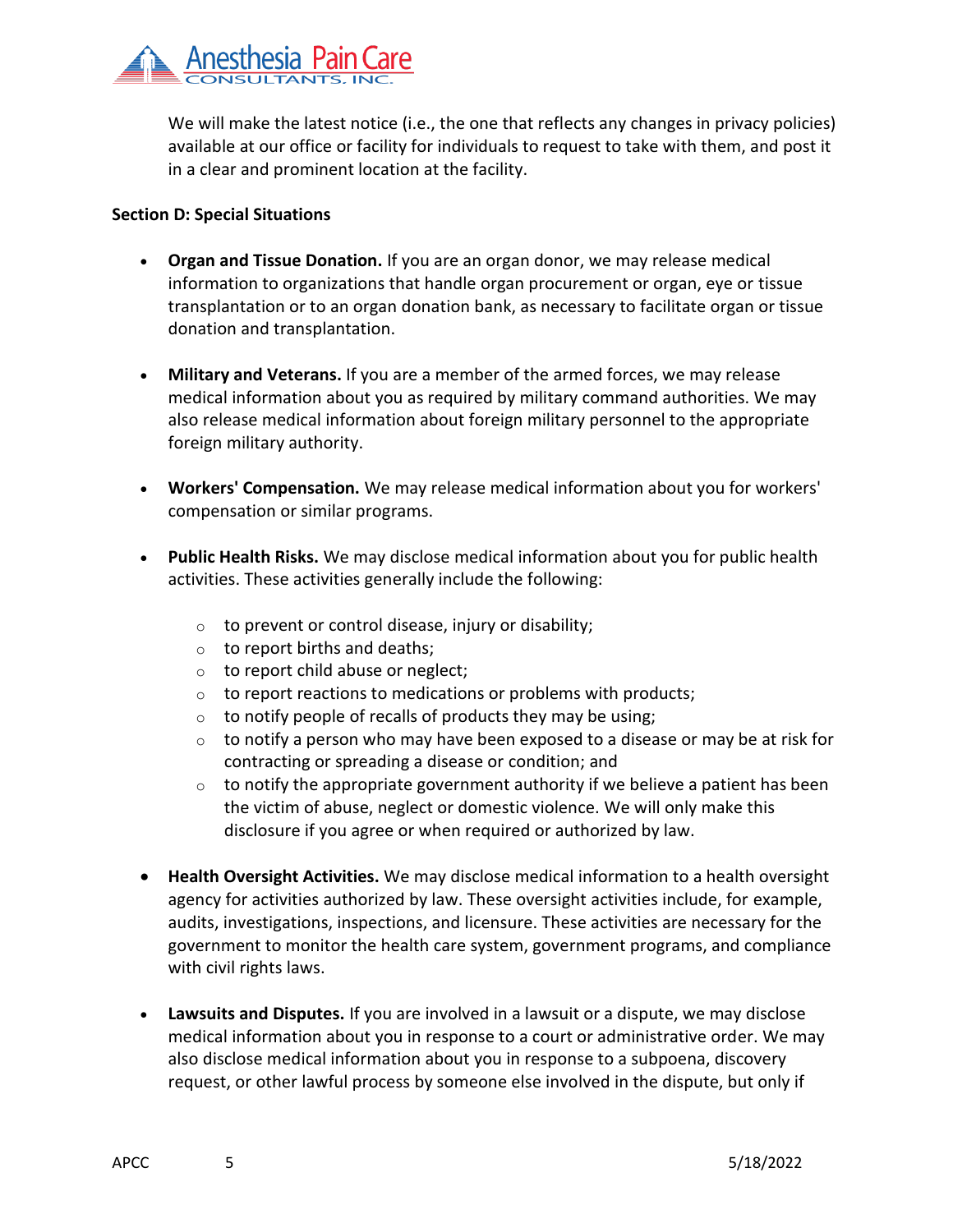

efforts have been made to tell you about the request or to obtain an order protecting the information requested.

- **Law Enforcement.** We may release medical information if asked to do so by a law enforcement official:
	- $\circ$  in response to a court order, subpoena, warrant, summons or similar process;
	- $\circ$  to identify or locate a suspect, fugitive, material witness, or missing person;
	- $\circ$  about the victim of a crime if, under certain limited circumstances, we are unable to obtain the person's agreement;
	- $\circ$  about a death we believe may be the result of criminal conduct;
	- o about criminal conduct at the Provider; and
	- $\circ$  in emergency circumstances, to report a crime; the location of the crime or victims; or the identity, description or location of the person who committed the crime.
- **Coroners, Medical Examiners and Funeral Directors.** We may release medical information to a coroner or medical examiner. This may be necessary, for example, to identify a deceased person or determine the cause of death. We may also release medical information about patients of the Provider to funeral directors as necessary to carry out their duties.
- **National Security and Intelligence Activities.** We may release medical information about you to authorized federal officials for intelligence, counterintelligence, and other national security activities authorized by law.
- **Protective Services for the President and Others.** We may disclose medical information about you to authorized federal officials so they may provide protection to the President, other authorized persons or foreign heads of state or conduct special investigations.
- **Inmates.** If you are an inmate of a correctional institution or under the custody of a law enforcement official, we may release medical information about you to the correctional institution or law enforcement official. This release would be necessary for the institution to provide you with health care, to protect your health and safety or the health and safety of others, or for the safety and security of the correctional institution.

# **Section E: Your Rights Regarding Medical Information About You**

You have the following rights regarding medical information we maintain about you:

• **Right to Access, Inspect, Copy and Direct Copies to be Sent.** You have the right to access and inspect or have copies of your record of the medical information that may be used to make decisions about your care, with a few exceptions. Copies may be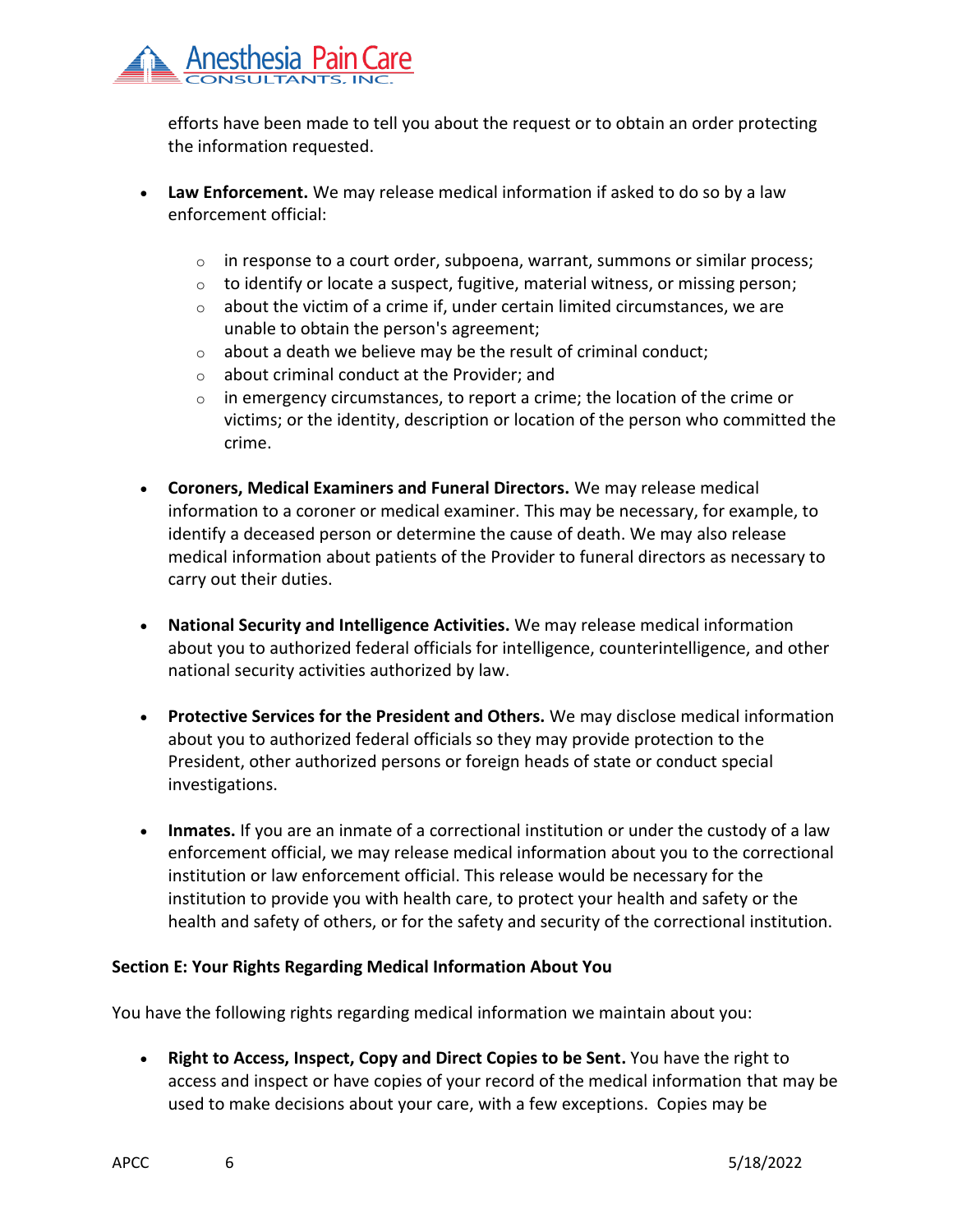

requested for yourself or you may opt to have them sent to any party you wish. Such access, inspection or copies will be provided to you in a timely manner, typically not more than 30 days after you make the request. Usually, this includes medical and billing records, but may not include psychotherapy notes.

- If we maintain your information electronically you may request a copy of your records via a mutually agreed upon electronic format. If we fail to agree upon an electronic format for delivery of electronic copies, we will provide you with a paper copy for your records. This organization will comply with all Health Information Portability and Accountability Act (HIPAA) and 21<sup>st</sup> Century Cures Act rules. These rules assist our patients and their personal representatives with access, disclosure and exchange of their electronic health information.
- If you request a copy of the information in either paper or electronic format, we may charge a fee for the costs of copying, mailing or other supplies associated with your request.
- We may deny your request to provide access to inspect and copy medical information in certain very limited circumstances. If you are denied access to medical information, in some cases, you may request that the denial be reviewed. Another licensed health care professional chosen by the Provider will review your request and the denial. The person conducting the review will not be the person who denied your request. We will comply with the outcome of the review.
- **Right to Amend.** If you feel that medical information, we have about you is incorrect or incomplete, you may request us to amend the information. You have the right to request an amendment for as long as the information is kept by or for the Provider. In addition, you must provide a reason that supports your request.
- We may deny your request for an amendment if; it is not in writing or does not include a reason to support the request or for other reasons. Typical reasons for denial of an amendment request include if you ask us to amend information that:
	- $\circ$  Was not created by us, unless the person or entity that created the information is no longer available to make the amendment;
	- $\circ$  Is not part of the medical information kept by or for the Provider;
	- $\circ$  Is not part of the information which you would be permitted to inspect and copy; or
	- o Is accurate and complete.
- **Right to an Accounting of Disclosures.** You have the right to request an 'Accounting of Disclosures'. This is a list of the disclosures we made of medical information about you. Your request must state a time period which may not be longer than six years and may not include dates before April 14, 2003. Your request should indicate in what form you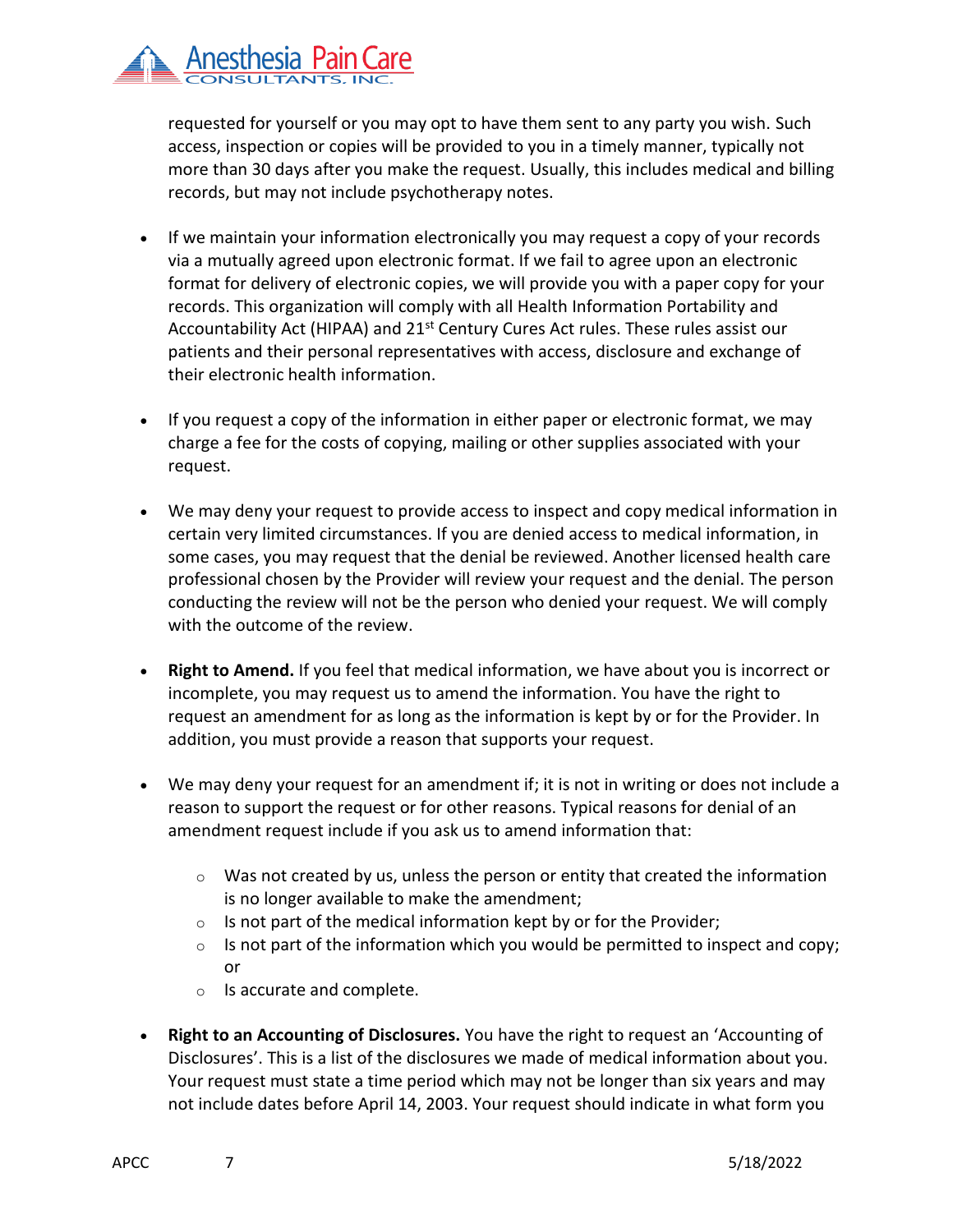

want the list (for example, on paper or electronically, if available). The first list you request within a 12-month period will be complimentary. For additional lists, we may charge you for the costs of providing the list. We will notify you of the cost involved and you may choose to withdraw or modify your request at that time before any costs are incurred.

• **Right to Request Restrictions.** You have the right to request a restriction or limitation on the medical information we use or disclose about you for treatment, payment or healthcare operations. We require that any requests for use or disclosure of medical information be made in writing. In some cases we are not required to agree to these requests, however if we do agree to them we will abide by these restrictions. We will always notify you of our decisions regarding restriction requests in writing.

You have the right to request, in writing, a limit on the medical information we disclose about you to someone who is involved in your care or the payment for your care, like a family member or friend. For example, you could ask that we not use or disclose information about a surgery you had. In your request, you must tell us what information you want to limit, whether you want to limit our use, disclosure or both, and to whom you want the limits to apply, for example, disclosures to your spouse.

You also have the right, which we may not refuse (except as listed below), to restrict use and disclosure of your medical information about a service or item for which you have paid completely out of pocket, for payment (e.g., your insurance company) and operational (but not treatment) purposes, if you have completely paid your bill for this item or service. We are not required to accept your request for this type of restriction until you have completely paid your bill (zero balance) for this item or service or if the request is contrary to any law. We are not required to notify other healthcare providers of these types of restrictions, that is your responsibility.

- **Right to Receive Notice of a Breach.** We are required to notify you under the HIPAA rules by first class mail or by e-mail (if we offered and you have indicated a preference to receive information by e-mail), of any breaches of Unsecured Protected Health Information as soon as possible, but in any event, no later than 60 days following the discovery of "Unsecured Protected Health Information" is information that is not secured through the use of a technology or methodology identified by the Secretary of the U.S. Department of Health and Human Services to render the Protected Health Information unusable, unreadable, and undecipherable to unauthorized users.
- **Right to Request Confidential Communications.** You have the right to request that we communicate with you about medical matters in a certain way or at a certain location. For example, you can ask that we only contact you at work or hard copy or e-mail. We will not ask you the reason for your request. We will accommodate all reasonable requests. Your request must specify how or where you wish to be contacted.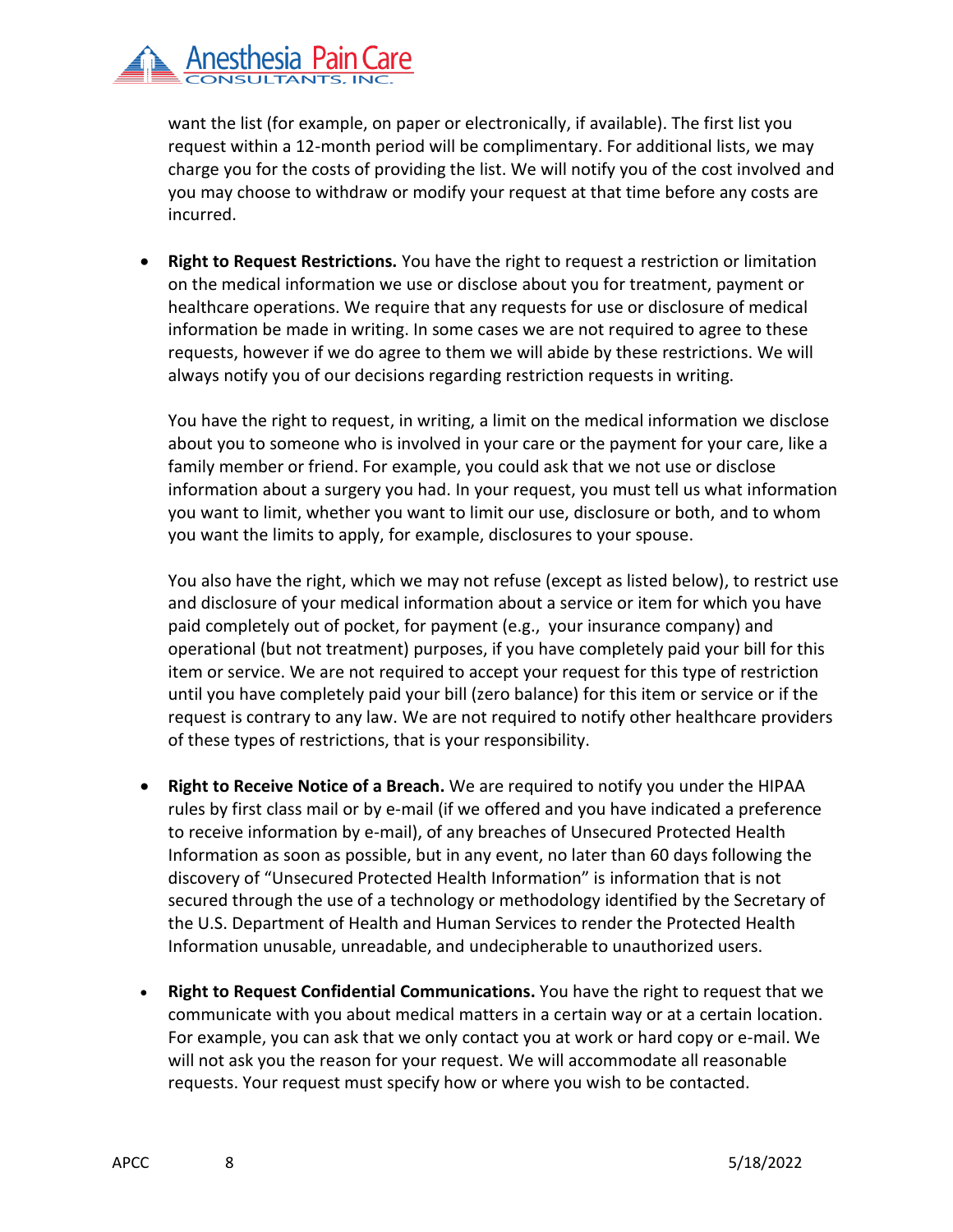

• **Right to a Paper Copy of This Notice.** You have the right to a paper copy of this Notice. You may ask us to give you a copy of this Notice at any time. Even if you have agreed to receive this Notice electronically, you are still entitled to a paper copy of this Notice.

#### **Section F: Changes to This Notice**

We reserve the right to change this Notice. We reserve the right to make the revised or changed Notice effective for medical information we already have about you as well as any information we receive in the future. We will post a copy of the current Notice. The Notice will contain on the first page, in the top right-hand corner, the effective date. In addition, each time you register at or are admitted to the Provider for treatment or health care services as an inpatient or outpatient, we will offer you a copy of the current Notice in effect.

#### **Section G: Complaints**

If you believe your privacy rights have been violated, you may file a complaint with the Provider or with the Secretary of the Department of Health and Human Services; <http://www.hhs.gov/ocr/privacy/hipaa/complaints/index.html>

To file a complaint with the Provider, contact the individual listed on the first page of this Notice. All complaints must be submitted in writing. You will not be penalized for filing a complaint.

If you believe you have been subject to information blocking you may file a complaint with the office of the Inspector General (OIG).

#### **Section H: Other Uses of Medical Information**

Other uses and disclosures of medical information not covered by this Notice or the laws that apply to us will be made only with your written permission. If you provide us permission to use or disclose medical information about you, you may revoke that permission, in writing, at any time. If you revoke your permission, we will no longer use or disclose medical information about you for the reasons covered by your written authorization. You understand that we are unable to take back any disclosures we have already made with your permission, and that we are required to retain our records of the care that we provided to you.

Revised Date: December 18, 2020.

Original Effective Date: April 14, 2003